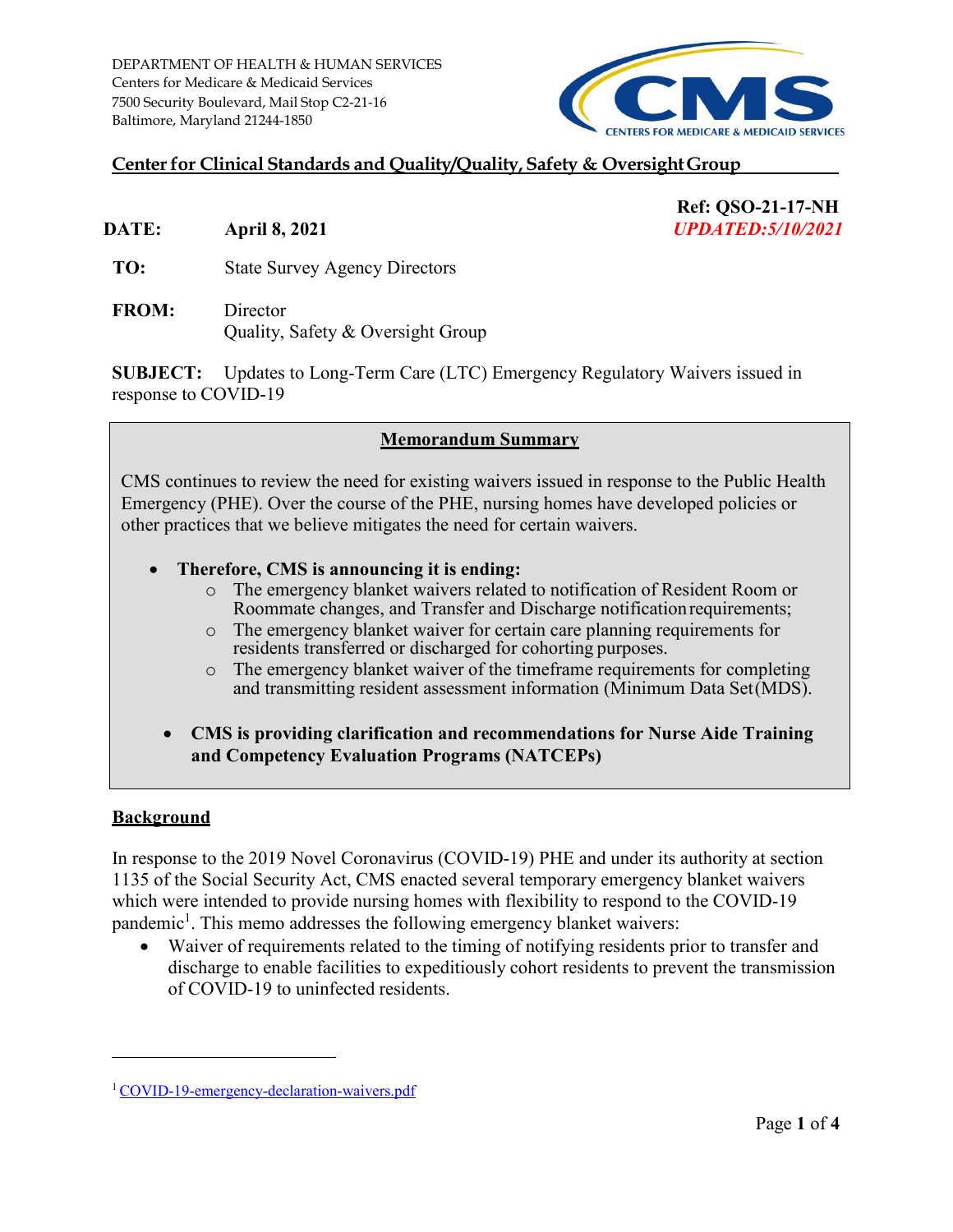- • Waiver of requirements related to the timing of notifying residents of changes in rooms or roommates.
- Waiver of requirements related to the timing of completing certain care plans.
- resident care. • Waiver of the timeframe requirements for completing and transmitting resident assessment information (minimum data set (MDS)) in order to allow facilities to focus on
- periods of time. • Waiver of certain requirements related to nurse aides in training to mitigate potential staffing shortages by enabling facilities to employ nurse aides quickly and forextended

CMS has been monitoring these emergency blanket waivers through the course of the PHE, and is providing the following updates.

## **Ending of Select Emergency Blanket Waivers During the COVID -19 PHE**

 *Emergency Blanket Waivers for Notifying Residents before Transfer or Discharge (42 CFR §483.15(c)(4)(ii)), or Room or Roommate Change (42 CFR §483.10(e)(6))* 

 notice before room changes, facilities were required to notify the resident prior to making a room transfer **after** the transfer has occurred, which helped facilities to swiftly transfer a resident to another unit or facility for cohorting purposes. To help nursing homes take swift action to implement transmission based precautions and cohort residents who have been exposed or potentially exposed to COVID-19, CMS waived requirements to provide advance notice prior to transfers or discharges<sup>2</sup>[,](#page-1-0) and prior to room or roommate changes.<sup>3</sup> Before enacting the emergency blanket waiver related to providing notice when transferring or discharging residents, facilities were required to provide notice of the transfer or discharge to the resident/representative 30 days in advance, or as soon as practicable prior to the transfer or discharge. Likewise, before the emergency blanket waiver related to or roommate change. These waivers allowed facilities to notify residents of a room change or

CMS believes nursing homes have developed practices by now that have made them able to efficiently cohort residents and provide the required notice in advance. Therefore, facilities are now required to resume providing notice as required in the regulations:

- of a resident; and • With 30 days advanced notice , or as soon as practicable **before** the transfer ordischarge
- **Before** a room or roommate change.

 transfer or discharge. The related waivers, which continue to allow facilities to transfer or Note: CMS is only ending the waivers at 42 CFR §483.10(e)(6) for providing written notice before a room/roommate change, and at 42 CFR §483.15(c)(4)(ii) for timing of notification of discharge, and change rooms for the sole purposes of cohorting remain in effect.

*Emergency Blanket Waiver for Care Planning Requirements (§483.21(a)(1)(i), (a)(2)(i), and*   $(b)(2)(i)).$ 

<span id="page-1-1"></span><span id="page-1-0"></span><sup>&</sup>lt;sup>2</sup> CMS waived requirements at 42 CFR 483.15(c)(4)(ii) <sup>3</sup> CMS waived requirements at 42 CFR 483.10(e)(5), (6), and (7).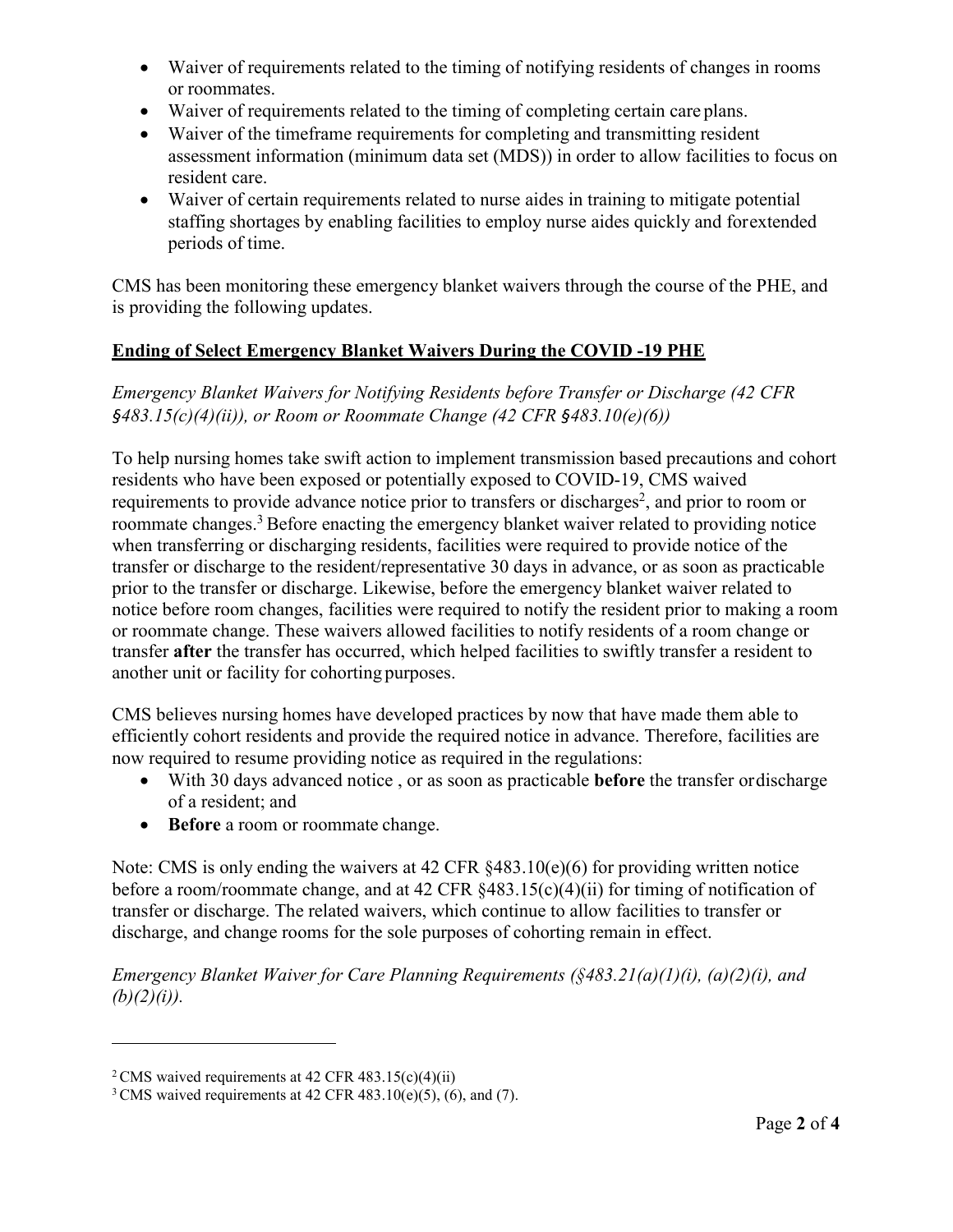Federal regulations require that nursing home complete a baseline care plan *within 48 hours of admission* and *a* comprehensive care plan seven days *after completing the comprehensive admission assessment*. To further help nursing homes take swift action to implement transmission based precautions and cohort residents who have been exposed or potentially exposed to COVID-19, CMS waived these requirements when transferring or discharging residents to another long-term care facility requirements for the certain cohorting purposes of admission, after a comprehensive MDS. Similar to rationale for ending other waivers, CMS believes that nursing homes should have developed processes for completing these important care planning tasks. As a result, CMS is ending the emergency blanket waiver for 42 CFR§483.21(a)(1)(i), (a)(2)(i), and (b)(2)(i).

# *Emergency Blanket Waiver of Minimum Data Set (MDS) Timeframe Requirements (42 CFR §483.20)*

 majority of facilities have been completing and transmitting assessments timely, therefore we CFR §483.20. Also, CMS believes nursing homes should have developed practices for completing these assessments timely, which are critical for resident care planning. As a result, CMS waived the MDS timeframe requirements at 42 CFR §483.20 for assessments to allow providers flexibility in completing and transmitting assessments. This action was intended to allow facilities to prioritize infection control efforts in response to the PHE. However, the believe all providers should be able to complete and transmit MDS assessments as required at 42 CMS is ending the emergency blanket waiver for 42 CFR §483.20.

Note: CMS is not ending the waiver at 42 CFR §483.20(k) related to the Pre-Admission Screening and Annual Resident Review (PASARR) at this time.

## **Training and Certification of Nurse Aides (42 CFR §483.35(d))**

 CMS is **not ending** the current nurse aide waiver. However, we are clarifying how federal To help nursing homes address staffing shortages during the pandemic, CMS provided a blanket waiver for the nurse aide training and certification requirements at 42 CFR  $§$ 483.35(d) (except for requirements that the individual employed as a nurse aide be competent to provide nursing and nursing related services at 42 CFR §483.35(d)(1)(i)), specifically to permit nurse aides to work for longer than four months without having completed their training. This waiver allows facilities to employ individuals beyond four months, in a nurse aide role even though they might have not completed a state approved Nurse Aide Training and Competency Evaluation Programs (NATCEP). The individual could continue to work as long as the nursing home ensured that the nurse aide could demonstrate competency in skills and techniques needed to care for residents. regulations can be applied to nurse aides working under the blanket waiver, and help enable these individuals to become certified nurse aides (CNAs).

Federal regulations at 42 CFR §483.152(a) and (b) require that NATCEP participants take 75 hours of training in certain areas that are critical for performing their role as a CNA, such as infection control, residents' rights, and basic nursing skills. While these federal requirements specify the topics and number of hours that the training must include, the federal requirements do not specify how the training must be delivered. For example, federal requirements do not specify whether the content must be delivered via classroom-style training versus in a nursing